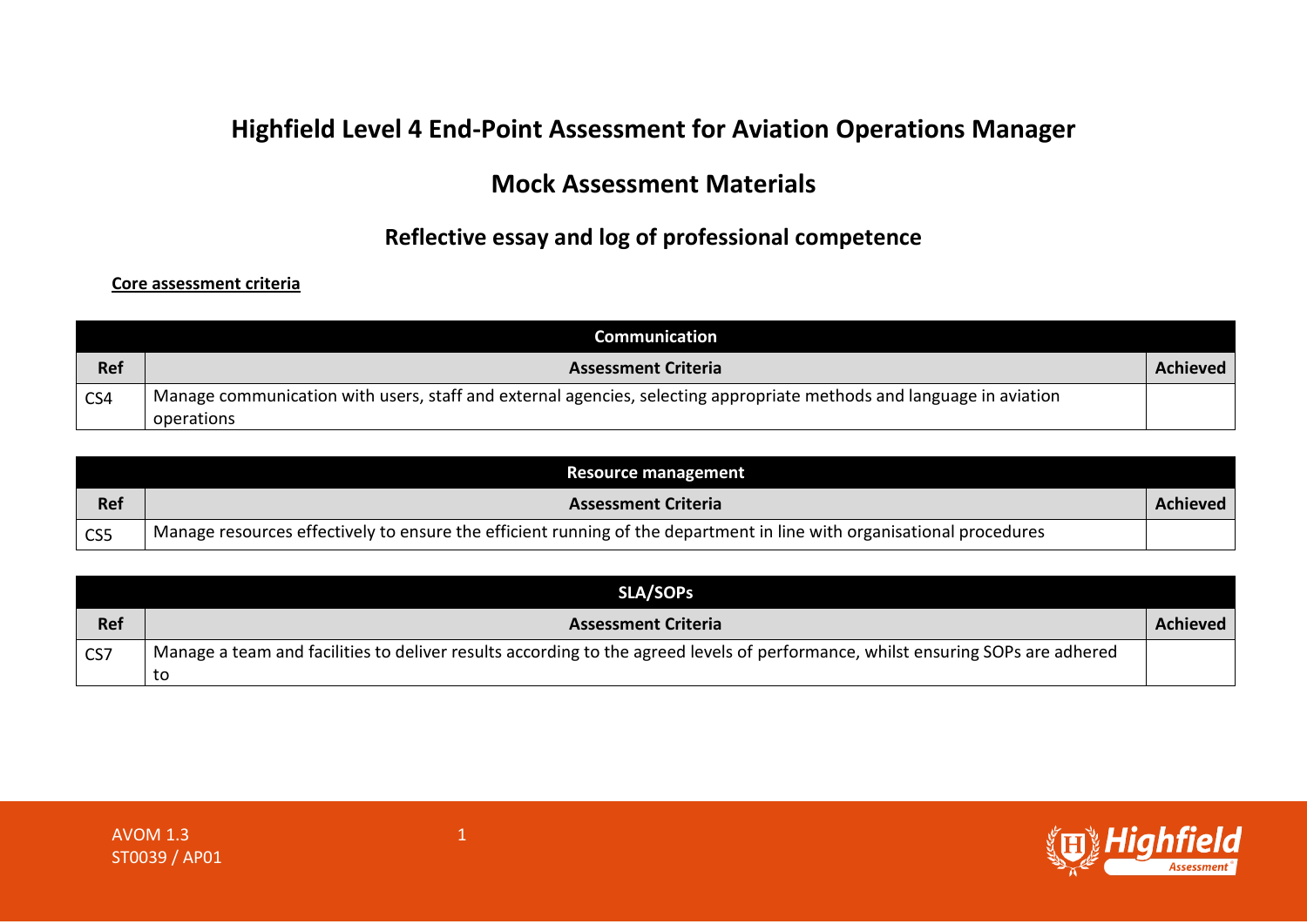|     | Disruption, incidents & emergencies                                                                                          |          |
|-----|------------------------------------------------------------------------------------------------------------------------------|----------|
| Ref | <b>Assessment Criteria</b>                                                                                                   | Achieved |
| CS8 | Manage staff and resources to ensure compliance with procedures and actions to minimise impact on aviation operations in the |          |
|     | event of disruption, incidents or emergencies                                                                                |          |

|                 | <b>Behaviours</b>                                                                   |          |
|-----------------|-------------------------------------------------------------------------------------|----------|
| <b>Ref</b>      | <b>Assessment Criteria</b>                                                          | Achieved |
| BE1             | Promote a respectful culture embracing diversity and inclusion                      |          |
| BE <sub>2</sub> | Encourage empowerment, ownership and responsibility within team                     |          |
| BE3             | Be technologically astute and keep abreast of industry developments and innovations |          |

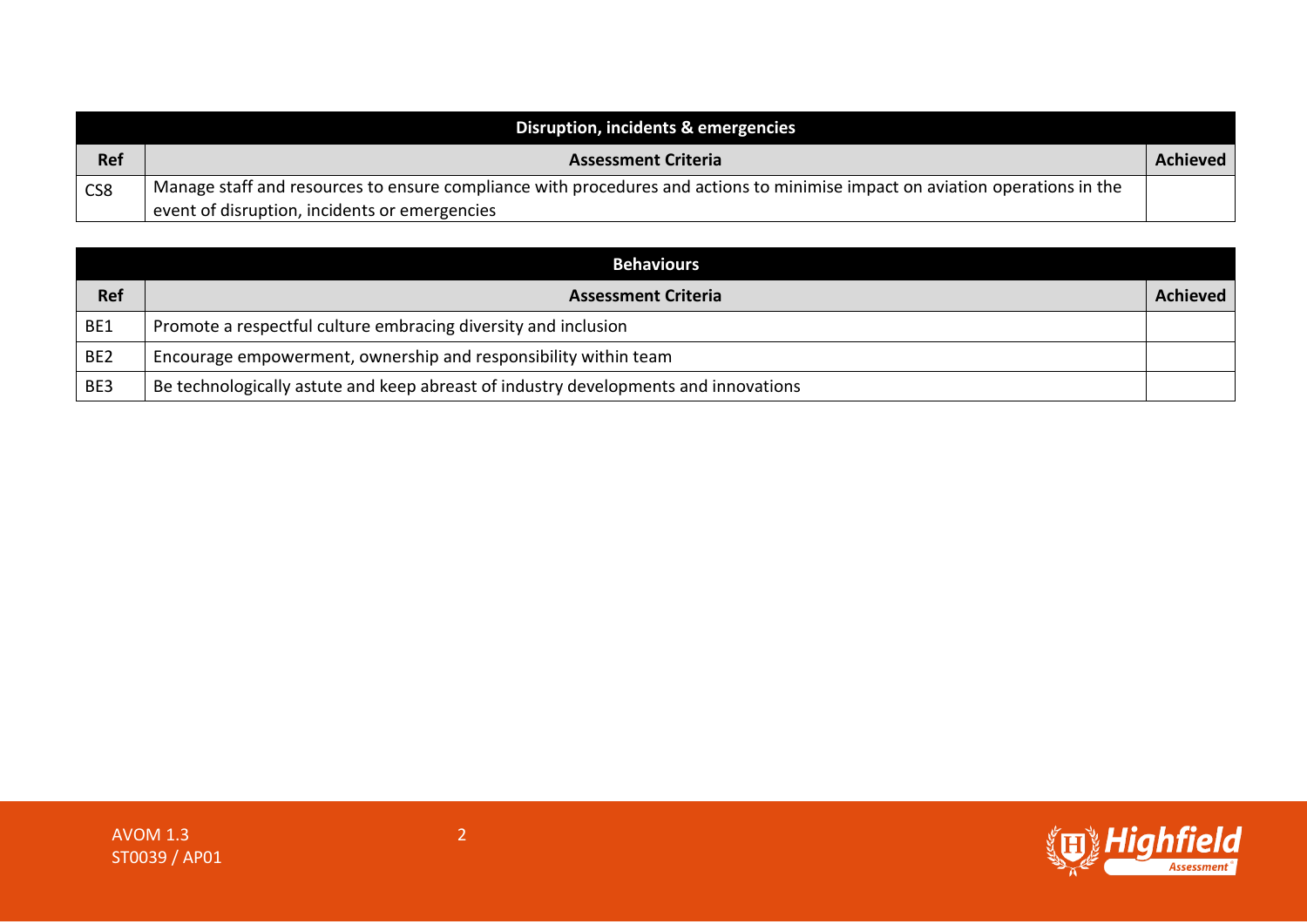|            | Reflective essay and log of professional competence - Merit criteria   |                 |
|------------|------------------------------------------------------------------------|-----------------|
| <b>Ref</b> | <b>Assessment Criteria</b>                                             | <b>Achieved</b> |
| REM1       | Demonstrate confidence and self-motivation in their role               |                 |
| REM2       | Actively look for opportunities for self-development                   |                 |
| REM3       | Deal with problems as they arise                                       |                 |
| REM4       | Seek to exceed customer expectations, in line with business objectives |                 |

|                  | Reflective essay and log of professional competence - Distinction criteria                        |                 |
|------------------|---------------------------------------------------------------------------------------------------|-----------------|
| <b>Ref</b>       | <b>Assessment Criteria</b>                                                                        | <b>Achieved</b> |
| RED1             | Consistently perform above the required level for their role                                      |                 |
| RED <sub>2</sub> | Have excellent self and time-management skills                                                    |                 |
| RED3             | Seek and take opportunities to share knowledge and develop others when the opportunity arises     |                 |
| RED4             | Deliver excellent customer experiences within the confines of the aviation operations environment |                 |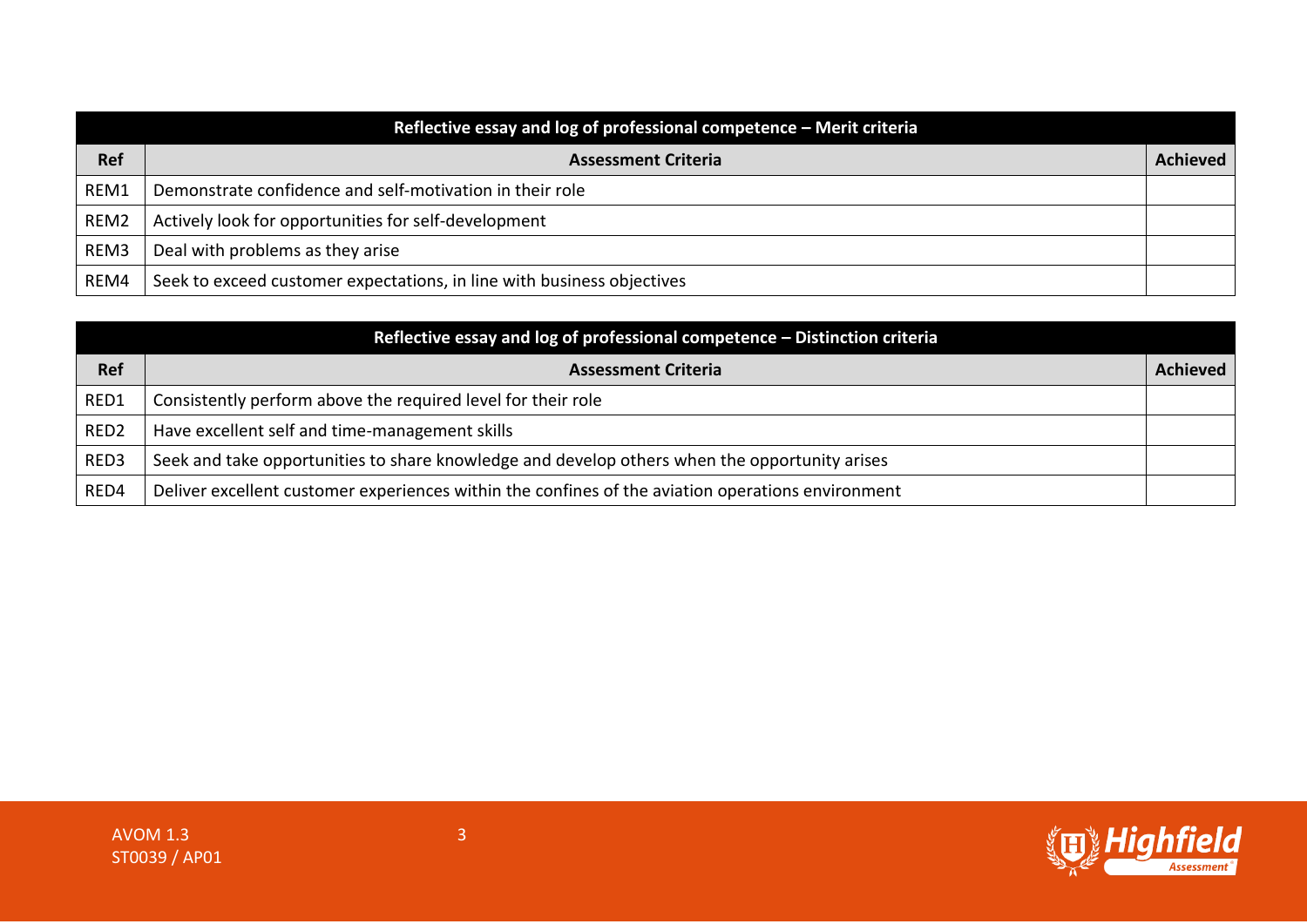## **Aircraft handling manager assessment criteria**

|            | Payload and zero fuel weight (ZFW), weight & balance/Aircraft documentation                                                    |                 |
|------------|--------------------------------------------------------------------------------------------------------------------------------|-----------------|
| <b>Ref</b> | <b>Assessment Criteria</b>                                                                                                     | <b>Achieved</b> |
| AHS1.1     | Manage, within their own remit, maximum payload utilisation in line with their organisation's commercial targets, adherence to |                 |
|            | ZFW and weight and balance, in accordance with specific aircraft requirements                                                  |                 |
| AHS1.2     | Manage, within their own remit, the use and maintenance of specialised equipment (including ULDs) in accordance with           |                 |
|            | organisation's policies and procedures and regulatory requirements, finalising in completion of correct documentation          |                 |

|                  | <b>Airside Ramp Operations</b>                                                                                                                                                                                                                                |                 |
|------------------|---------------------------------------------------------------------------------------------------------------------------------------------------------------------------------------------------------------------------------------------------------------|-----------------|
| <b>Ref</b>       | <b>Assessment Criteria</b>                                                                                                                                                                                                                                    | <b>Achieved</b> |
| AHS <sub>2</sub> | Manage effective ramp operation, including arrival, turnaround and departure, for the organisation, ensuring relevant<br>communication with all other airport stakeholders and government agencies to ensure effectiveness of the whole aviation<br>operation |                 |

|            | <b>Aircraft Movements</b>                                                                                                                            |                 |
|------------|------------------------------------------------------------------------------------------------------------------------------------------------------|-----------------|
| <b>Ref</b> | <b>Assessment Criteria</b>                                                                                                                           | <b>Achieved</b> |
| AHS3       | Ensure the safe movement of aircraft; including effective scheduling and aircraft flow management, in line with stakeholders'<br>operational targets |                 |

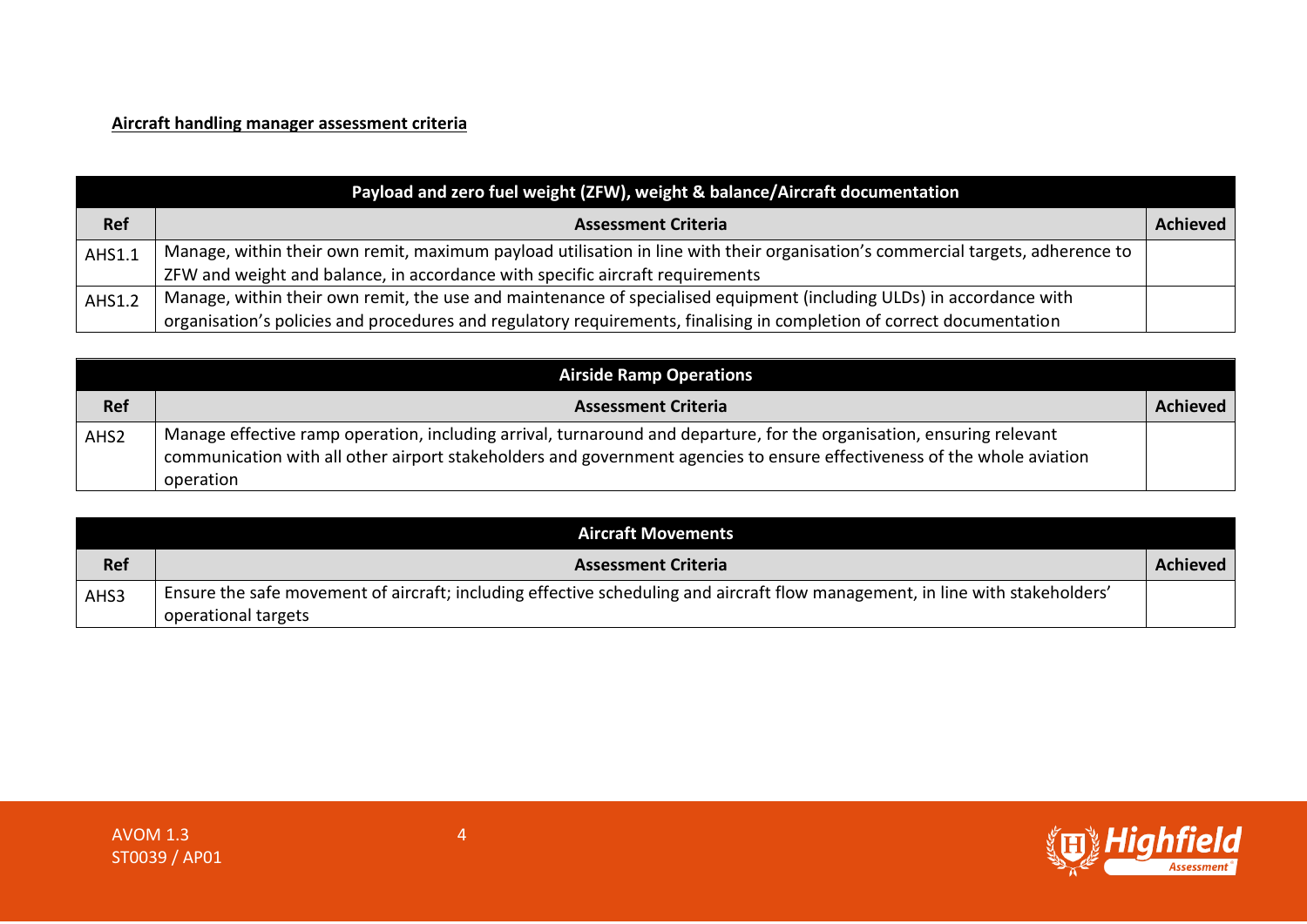#### **Aircraft movement manager assessment criteria**

|            | Manage the airside movement of aircraft and or vehicles                                                                   |          |
|------------|---------------------------------------------------------------------------------------------------------------------------|----------|
| <b>Ref</b> | <b>Assessment Criteria</b>                                                                                                | Achieved |
| AMS1.1     | Manage the safe movement of aircraft and/or airside vehicles within own area of responsibility, ensuring the execution of |          |
|            | activities is in accordance to aviation safety laws and airport procedures                                                |          |
| AMS1.2     | Manage the day-to-day operation of movement teams and specialists at airports/heliports and other landing platforms,      |          |
|            | ensuring the execution of activities is in accordance with aviation safety laws and airport procedures                    |          |

|            | <b>Facilities Management</b>                                                                                                |                 |
|------------|-----------------------------------------------------------------------------------------------------------------------------|-----------------|
| <b>Ref</b> | <b>Assessment Criteria</b>                                                                                                  | <b>Achieved</b> |
| AMS3       | Analyse and interpret codes and regulations, and use information to maximise operational performance when planning, setting |                 |
|            | priorities, organising and supervising the work of others                                                                   |                 |

|            | <b>Interpersonal Skills Management</b>                                                                                   |                 |
|------------|--------------------------------------------------------------------------------------------------------------------------|-----------------|
| <b>Ref</b> | <b>Assessment Criteria</b>                                                                                               | <b>Achieved</b> |
| AMS4.1     | Establish and maintain positive relationships, promoting strong interrelationships with other airport users              |                 |
| AMS4.2     | Maintain records required under regulations and the need for compliance with all regulations including health and safety |                 |

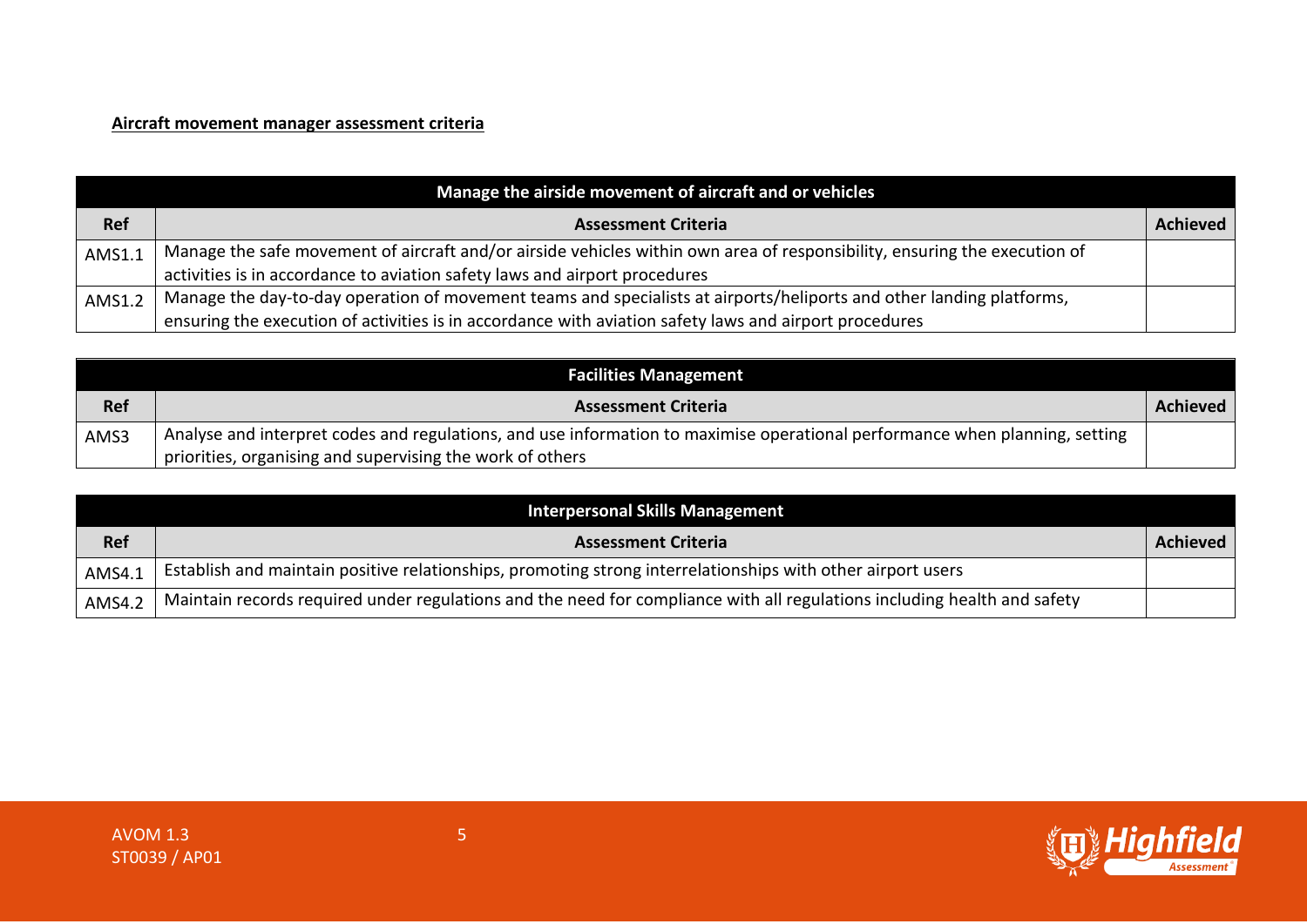#### **Fire service watch manager assessment criteria**

|        | Manage an on-duty fire service watch                                                                                 |          |
|--------|----------------------------------------------------------------------------------------------------------------------|----------|
| Ref    | <b>Assessment Criteria</b>                                                                                           | Achieved |
| FSS1.1 | Ensure that sufficient resources are available to manage the watch, and that recommendations for improvement to work |          |
|        | activities are made when necessary                                                                                   |          |

| Manage a multi appliance aviation fire & rescue incident |                                                                                                                                                   |                 |
|----------------------------------------------------------|---------------------------------------------------------------------------------------------------------------------------------------------------|-----------------|
| <b>Ref</b>                                               | <b>Assessment Criteria</b>                                                                                                                        | <b>Achieved</b> |
| <b>FSS2.1</b>                                            | Plan and implement actions to meet the needs of the incident, lead and resolve a multi-appliance aviation fire and rescue<br>operational incident |                 |
| <b>FSS2.2</b>                                            | Close down, hand over and debrief a multi-appliance aviation fire and rescue operational incident                                                 |                 |

|            | Design and develop a multi appliance training scenario                                                                |          |
|------------|-----------------------------------------------------------------------------------------------------------------------|----------|
| <b>Ref</b> | <b>Assessment Criteria</b>                                                                                            | Achieved |
| FSS3       | Plan a multi-appliance training scenario, applying control measures to ensure a safe training environment and develop |          |
|            | team/individual skills and knowledge                                                                                  |          |

| Deliver and monitor a multi appliance training scenario |                                                                                                                                                |                 |
|---------------------------------------------------------|------------------------------------------------------------------------------------------------------------------------------------------------|-----------------|
| <b>Ref</b>                                              | <b>Assessment Criteria</b>                                                                                                                     | <b>Achieved</b> |
| <b>FSS4.1</b>                                           | Safely conduct a multi-appliance training scenario in accordance with organisational requirements to develop individuals against<br>objectives |                 |
| <b>FSS4.2</b>                                           | Review a multi-appliance training scenario and implement any necessary actions in accordance with organisational policy                        |                 |

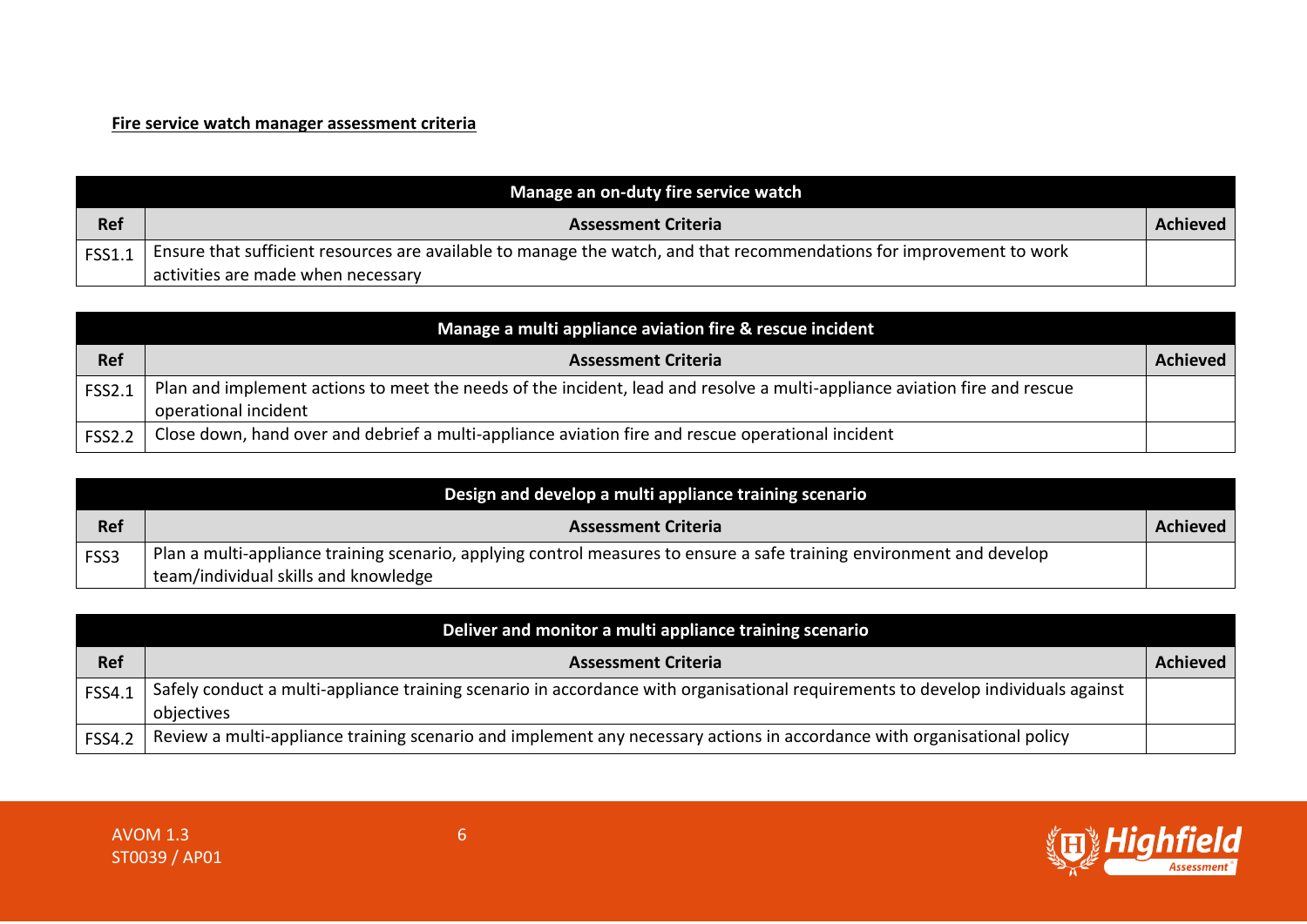### **Flight operations manager – air traffic control (ATC) assessment criteria**

|            | <b>Manage Flight Operations - ATC</b>                                                                                                    |          |
|------------|------------------------------------------------------------------------------------------------------------------------------------------|----------|
| <b>Ref</b> | <b>Assessment Criteria</b>                                                                                                               | Achieved |
| FAS1       | Manage the safe movement of aircraft within own area of responsibility whilst airborne within designated airspace and on the<br>airfield |          |

|      | Driving                                                                                                                        |          |
|------|--------------------------------------------------------------------------------------------------------------------------------|----------|
| Ref  | <b>Assessment Criteria</b>                                                                                                     | Achieved |
| FAS3 | Impart knowledge of rules and regulations for driving on an airfield to staff, monitor their performance and ensure compliance |          |
|      | with organisation and regulatory requirements                                                                                  |          |

|            | Airfield administration                                                                               |                 |
|------------|-------------------------------------------------------------------------------------------------------|-----------------|
| <b>Ref</b> | <b>Assessment Criteria</b>                                                                            | <b>Achieved</b> |
| FAS4       | Manage processes and procedures to ensure, in a timely manner, safe and efficient flow of air traffic |                 |



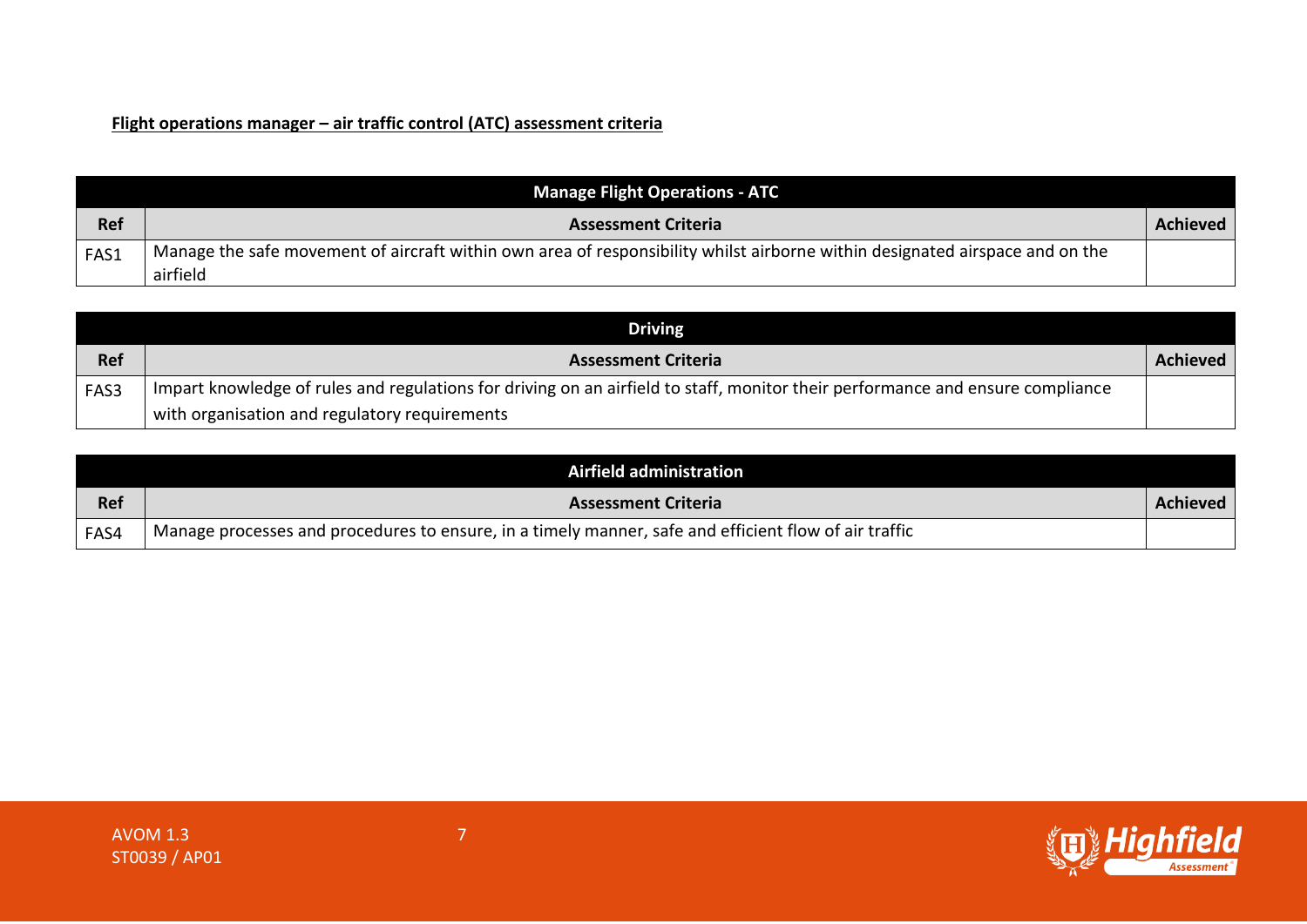### **Flight operations manager – operations assessment criteria**

|            | Operations room administration                      |                 |
|------------|-----------------------------------------------------|-----------------|
| <b>Ref</b> | <b>Assessment Criteria</b>                          | <b>Achieved</b> |
| FOS1       | Supply flight crew with aviation safety information |                 |

|                  | <b>Manage Flight Operations</b>                                        |                 |
|------------------|------------------------------------------------------------------------|-----------------|
| Ref              | <b>Assessment Criteria</b>                                             | <b>Achieved</b> |
| FOS <sub>2</sub> | Manage the safe movement of aircraft within own area of responsibility |                 |

|            | <b>Planning</b>                                                                    |          |
|------------|------------------------------------------------------------------------------------|----------|
| <b>Ref</b> | <b>Assessment Criteria</b>                                                         | Achieved |
| FOS3.1     | Prepare and submit an 'integrated initial flight plan system' approved flight plan |          |